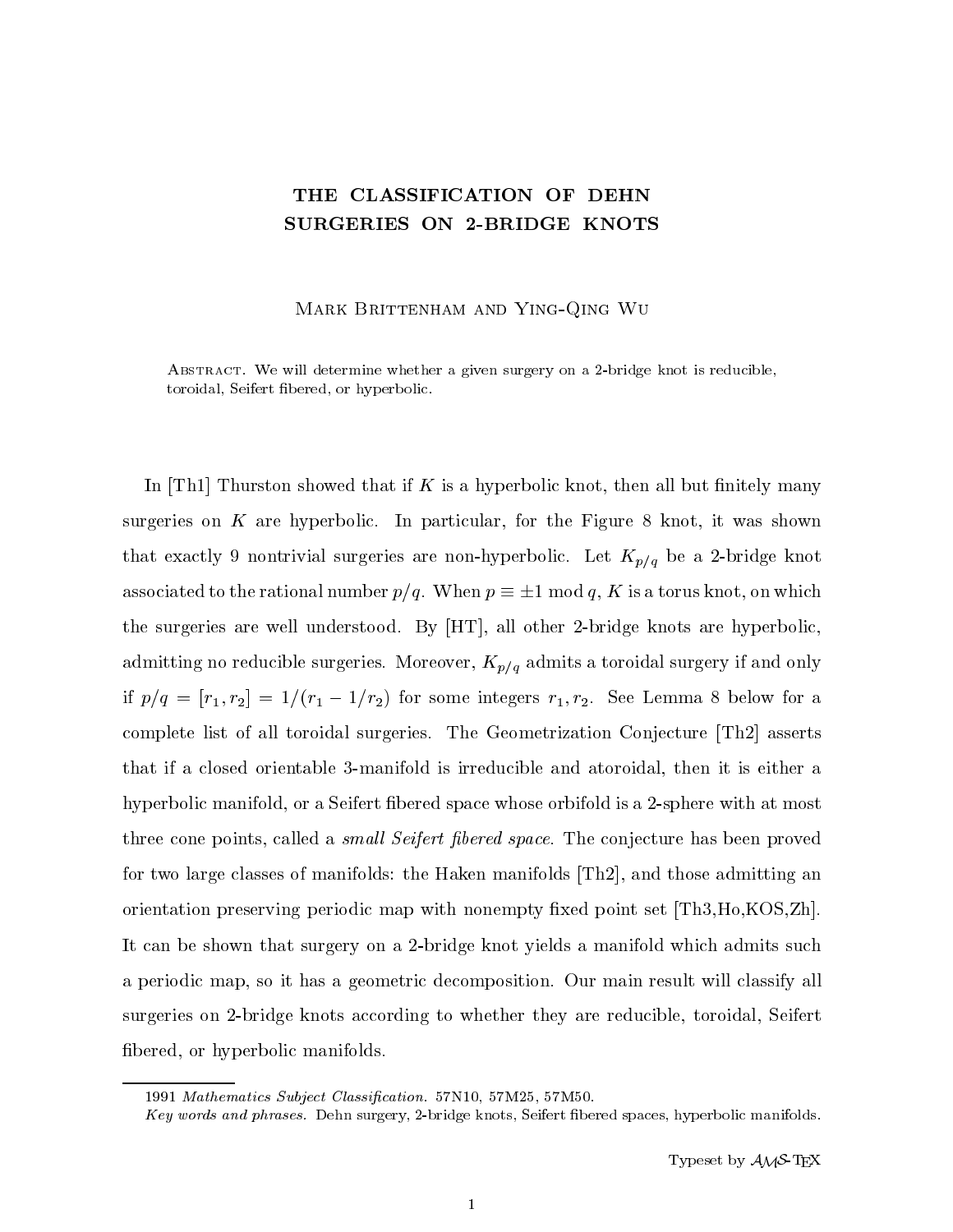We use  $[b_1,\ldots,b_n]$  to denote the partial fraction decomposition  $1/(b_1-1/(b_2 - \ldots 1/b_n) \dots$ ). Recall that a 2-bridge knot K is a twist knot if it is equivalent to some  $K_{p/q}$ with  $p/q = [b, \pm 2]$  for some integer b. Since  $[b, \pm 2] = [b \mp 1, \mp 2]$ , we may assume that o is even. Let's form assumed by the manifold of the manifold of the manifold of the manifold members of the man that  $\gamma \neq \infty$ , that is, the surgery is nontrivial. (4) and (5) in the following theorem are well known. They are included here for the sake of completeness.

## **Theorem 1.** Let  $K$  be a 2-bridge knot.

(1) If  $K \neq K_{[b_1,b_2]}$  for any  $b_1, b_2$ , then  $K(\gamma)$  is hyperbolic for all  $\gamma$ .

(2) If  $K = K_{[b_1, b_2]}$  with  $|b_1|, |b_2| > 2$ , then  $K(\gamma)$  is hyperbolic for all but one  $\gamma$ , which yields toroidal manifold. When both  $b_1$  and  $b_2$  are even,  $\gamma = 0$ . If  $b_1$  is odd and  $b_2$  is even,  $\gamma = 2b_2$ .

(3) If  $K = K_{[2n,\pm 2]}$  and  $|n| > 1$ ,  $K(\gamma)$  is hyperbolic for all but five  $\gamma$ :  $K(\gamma)$  is  $\emph{toroidal for $\gamma=0,\mp 4$, and is Seifert fibered for $\gamma=\mp 1,\mp 2,\mp 3$.}$ 

(4) If  $K = K_{[2,-2]}$  is the Figure 8 knot,  $K(\gamma)$  is hyperbolic for all but nine  $\gamma: K(\gamma)$ is toroidal for  $\gamma = 0, 4, -4$ , and is Seifert fibered for  $\gamma = -1, -2, -3, 1, 2, 3$ .

(5) If  $K = K_{[b]}$  is a  $(2, b)$  torus knot,  $K(\gamma)$  is Seifert fibered unless  $\gamma = 2b$ .  $K(2b)$ is a reducible manifold.

The reader is referred to  $[GO]$  for definitions and basic properties concerning essential branched surfaces and essential laminations, which play a central role in the proof of the theorem. In [De1, De2] Delman constructed essential branched surfaces and laminations in 2-bridge knot complements, which are persistent in the sense that they remain essential after all nontrivial surgeries. Brittenham  $[Br]$  showed that if M is a small Seifert fibered space containing an essential branched surface  $\mathcal{F}$ , then each component of  $M - \text{Int}N(\mathcal{F})$  is an I bundle over a compact surface G. This is a very useful criteria in determining which manifolds are small Seifert bered spaces. Before proving the theorem, we need to review some results of [De1, De2].

For each rational number  $p/q$ , there is associated a diagram  $D(p/q)$ , which is the minimal subdiagram of the Hatcher-Thurston diagram [HT, Figure 4] that contains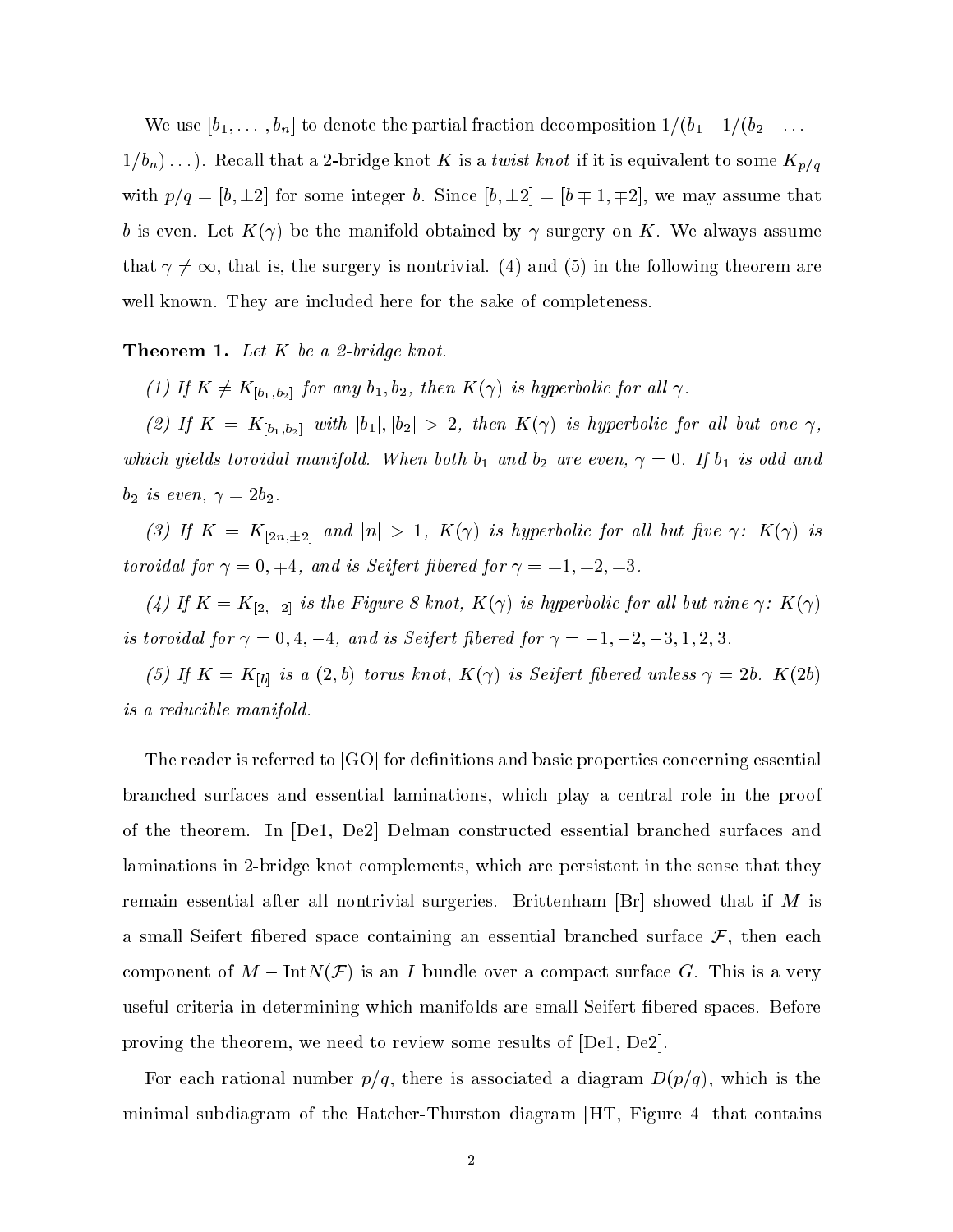all minimal paths from  $1/0$  to  $p/q$ . See [HT, Figure 5] and [De1].  $D(p/q)$  can be constructed as follows. Let  $p/q = [a_1, \ldots, a_k]$  be a partial fraction decomposition of  $p/q$ . To each  $a_i$  is associated a "fan"  $F_{a_i}$  consisting of  $a_i$  simplices, see Figure 1(a) and 1(b) for the fans  $F_4$  and  $F_{-4}$ . The edges labeled  $e_1$  are called initial edges, and the ones labeled  $e_2$  are called terminal edges. The diagram  $D(p/q)$  can be constructed by gluing the  $F_{a_i}$  together in such a way that the terminal edge of  $F_{a_i}$  is glued to the initial edge of  $F_{a_{i+1}}$ . Moreover, if  $a_i a_{i+1} < 0$  then  $F_{a_i}$  and  $F_{a_{i+1}}$  have one edge in common, and if  $a_i a_{i+1} > 0$  then they have a 2-simplex in common. See Figure 1(c) for the diagram of  $[2, -2, -4, 2]$ .



Figure 1

To each vertex  $v_i$  of  $D(p/q)$  is associated a rational number  $r_i/s_i$ . It has one of the three possible parities: odd/odd, odd/even, or even/odd, denoted by  $o/o$ ,  $o/e$ , and  $e/o$ , respectively. Note that the three vertices of any simplex in  $D(p/q)$  have mutually different parities.

We consider  $D(p/q)$  as a graph on a disk D, with all vertices on  $\partial D$ , containing  $\partial D$ as a subgraph. The boundary of D forms two paths from the vertex  $1/0$  to the vertex  $p/q$ . The one containing the vertex  $0/1$  is called the top path, and the one containing the vertex  $1/1$  is called the *bottom path*. Edges on the top path are called top edges. Similarly for bottom edges.

Let  $\Delta_1$ ,  $\Delta_2$  be two simplices in  $D(p/q)$  with an edge in common. Assume that the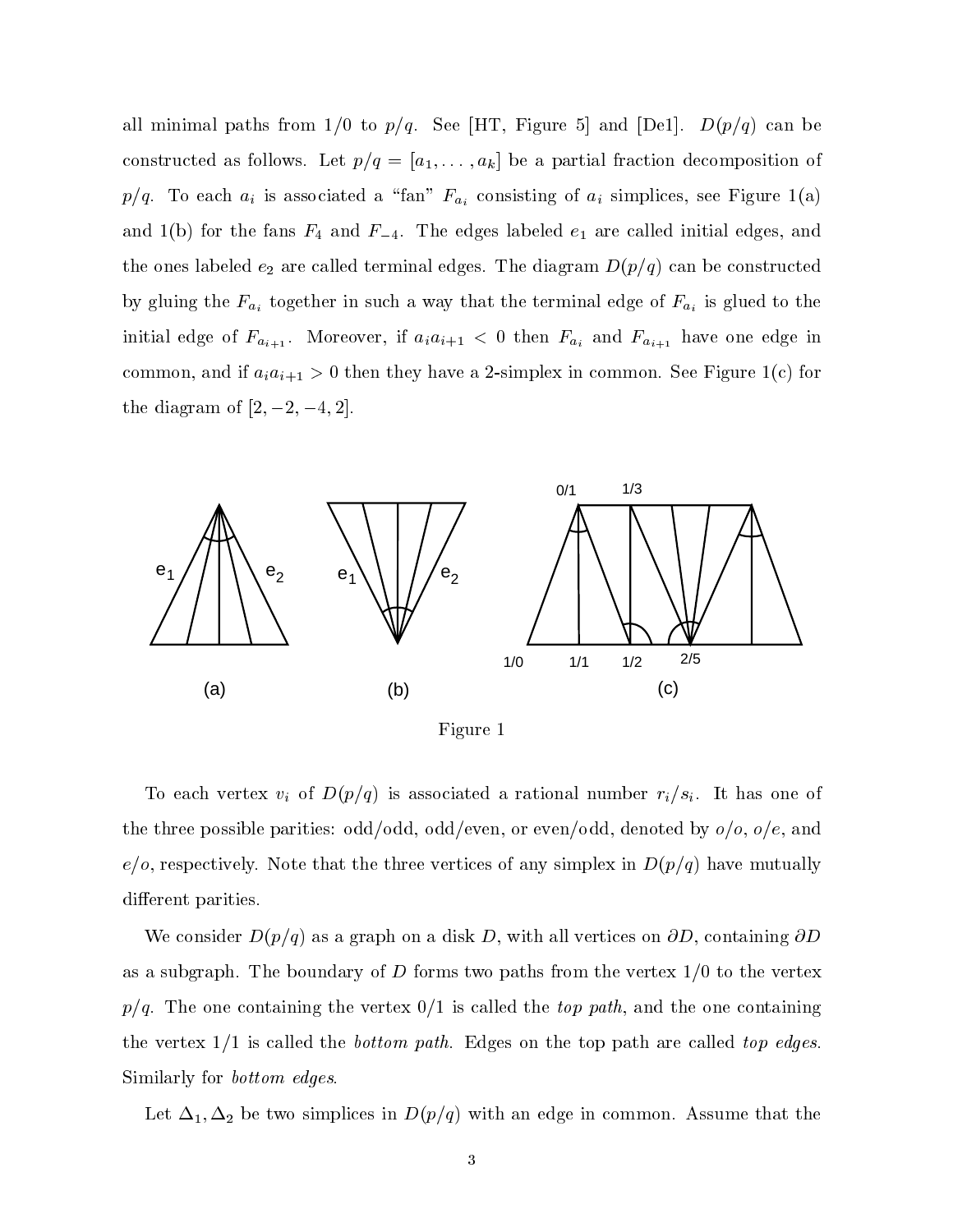two vertices which are not on the common edge are of parity  $o/o$ . Then the arcs indicated in Figure 2(a) and (b) are called *channels*. A path  $\alpha$  in  $D(p/q)$  is a union of arcs, each of which is either an edge of  $D(p/q)$  or a channel.



Figure 2

Let  $\alpha$  be a path in  $D(p/q)$ . Let v be a vertex on  $\alpha$ . Let  $e_1, e_2$  be the edges of  $\alpha$ incident to v. Then there is a fan  $F_v$  in  $D(p/q)$  with  $e_1, e_2$  as initial and terminal edges. The number of simplices in  $F_v$  is called the *corner number* of  $v$  in  $\alpha,$  denoted by  $c(v;\alpha)$ or simply  $c(v)$ . A path  $\alpha$  from 1/0 to  $p/q$  is an allowable path if it has at least one channel, and  $c(v) \geq 2$  for all v in  $\alpha$ .

Now assume that  $K = K_{p/q}$  is a 2-bridge knot. Then q is an odd number. Recall that  $K_{p/q} = K_{p'/q}$  if  $p' \equiv p^{\pm 1} \mod q$ , and  $K_{-p/q}$  is the mirror image of  $K_{p/q}$ . We may assume without loss of generality that p is even, and  $1 < p < q$ . This is because  $K_{(q-p)/q}$  is equivalent to the mirror image of  $K_{p/q}$ , so the result of  $\gamma$  surgery on the first is the same as that of  $-\gamma$  surgery on the second. Note that  $q - p$  and p have different parity, since q is odd. The following result is due to Delman. See [De1] and [De2, Proposition 3.1].

**Lemma 2.** Given an allowable path  $\alpha$  of  $D(p/q)$ , there is an essential branched surface  $\mathcal{F}$  in  $S^3 - K$  which remains essential after all nontrivial surgeries on K.  $\Box$ 

**Lemma 3.** If there is an allowable path  $\alpha$  in  $D(p/q)$  such that  $c(v) > 2$  for some vertex v in  $\alpha$ , then  $K(\gamma)$  is not a small Seifert fibered space for any  $\gamma$ .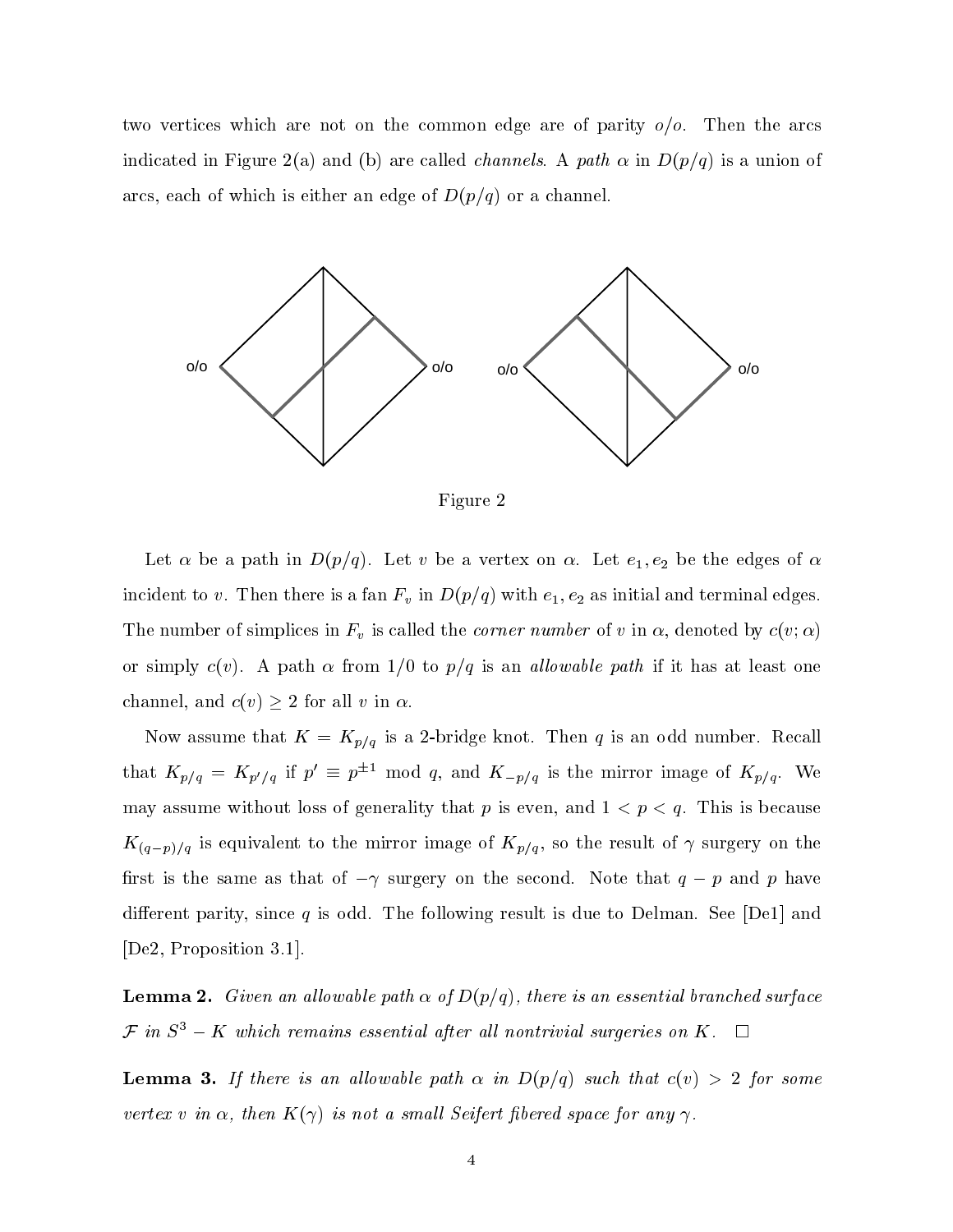*Proof.* It was shown in [Br, Corollary] that if  $\mathcal F$  is an essential branched surface in a small Seifert fibered space M, then each component of  $M - \text{Int}N(\mathcal{F})$  is an I-bundle over a compact surface G, such that the vertical surface  $\partial_v N(\mathcal{F})$  (also called cusps) is the I-bundle over  $\partial G$ . It has been shown in [De1] that for each vertex v of  $\alpha$  there is a component  $W_v$  of  $S^3 - \text{Int}N(\mathcal{F})$  such that  $W_v$  is a solid torus whose meridian disk intersects the cusps  $c(v)$  times. In particular, if  $c(v) > 2$  then  $W_v$  is not an I bundle as above. Since F is an essential branched surface in  $K(\gamma)$ , it follows that  $K(\gamma)$  is not a small Seifert fibered space.  $\square$ 

**Lemma 4.** Suppose p is even, q is odd, and  $1 < p < q-1$ . If  $p/q$  does not have partial fraction decomposition of type  $[r_1, r_2]$ , then  $D(p/q)$  has an allowable path  $\alpha$  such that some vertex v on  $\alpha$  has  $c(v) > 2$ .

*Proof.* Let  $[a_1,\ldots,a_n]$  be the partial fraction decomposition of  $p/q$  such that all  $a_i$ are even. Then  $a_1 \geq 2$ . If  $a_i = 2$  for all i, then  $p/q = (q - 1)/q$ , contradicting our assumption. Thus either some  $a_i < 0$ , or some  $a_i > 4$ . We separate the two cases.

CASE 1. Some  $a_i < 0$ .

Let  $a_i$  be the first negative number. Then  $a_{i-1} > 0$ , so there is a sign change. By [De2] there is a channel  $\alpha_0$  in  $F_{a_{i-1}} \cup F_{a_i}$  starting at a bottom edge and ending at a top edge, where  $F_{a_i}$  is the fan in  $D(p/q)$  corresponding to  $a_i$ . Let  $\alpha_1$  be the part of the bottom path of  $D(p/q)$  from the vertex 1/0 to the initial point of  $\alpha_0$ , and let  $\alpha_2$  be the part of the top path from the end point of  $\alpha_0$  to the vertex  $p/q$ . Then  $\alpha = \alpha_1 \cup \alpha_0 \cup \alpha_2$ is an allowable path in  $D(p/q)$ . We need to show that if  $c(v)=2$  for all vertices v on this path, then  $p/q=[r_1, r_2]$  for some  $r_1, r_2$ .

Consider the vertices on  $\alpha_1$ . Since  $c(v_i) = 2$  for all  $v_i$ , each vertex  $v_i$  is incident to exactly one non boundary edge  $e_i$  of  $D(p/q)$ , which must have the other end on a vertex  $v_i$  in the top path. If some of these  $v_i$  are different, then since all faces of  $D(p/q)$  are triangles, it is clear that some  $v_j$  on  $\alpha_1$  would have at least two non boundary edges, which would be a contradiction. Similarly, each vertex on  $\alpha_2$  has a unique non boundary edge, leading to a common vertex on the bottom path, so the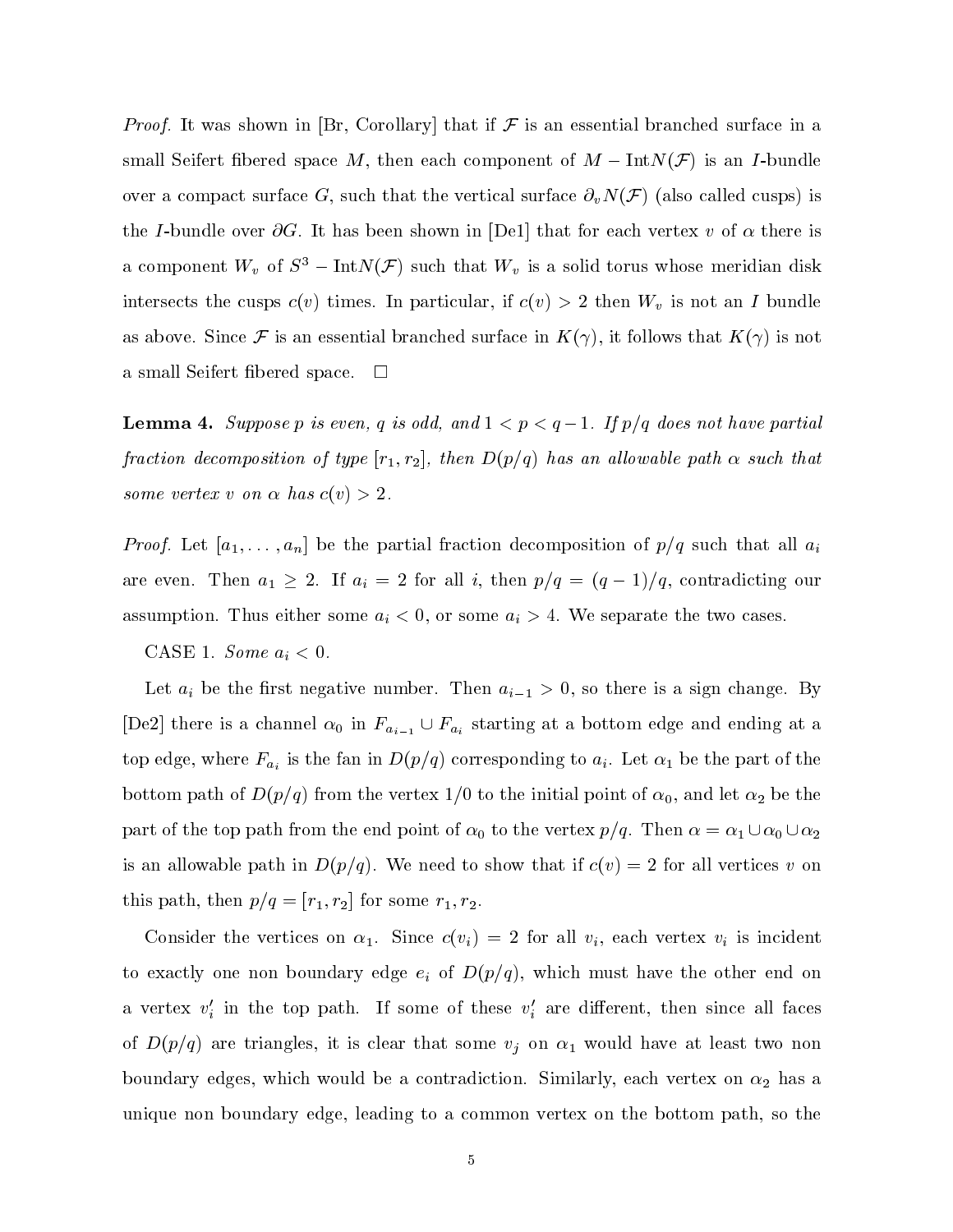diagram  $D(p/q)$  looks exactly as in Figure 3(a). It is the union of two fans  $F_{r_1}$  and  $F_{r_2}$  with  $r_1 > 0$ , and  $r_2 < 0$ . Therefore,  $p/q = [r_1, r_2]$ .

## CASE 2. Some  $a_i \geq 4$ .

In this case there is a channel  $\alpha_0$  with both ends on the bottom path. Construct an allowable path  $\alpha = \alpha_1 \cup \alpha_0 \cup \alpha_2$  with  $\alpha_1, \alpha_2$  in the bottom path. Similar to Case 1, it can be shown that each vertex on  $\alpha_i$  has a unique non boundary edge leading to a common vertex  $v_i'$  on the top path, so  $D(p/q)$  looks like that in Figure 3(b). In this case  $p/q=[r_1, r_2]$ , with both  $r_i > 0$ .  $\Box$ 



Figure 3

**Lemma 5.** Let  $K = K_{p/q}$  be a two bridge knot such that  $p/q = [r_1, r_2]$ , and  $|r_i| \geq 3$ for  $i = 1, 2$ . Then no surgery on K is a small Seifert fibered space.

*Proof.* Since K is a knot, q is odd, so at least one of the  $r_i$  is an even number. We assume without loss of generality that  $r_1 = 2n$  for some integer n, since  $K_{[r_1,r_2]}$  is equivalent to  $K_{[r_2,r_1]}$ , by turning the standard diagram for the first knot upside down.

Let  $L = k_1 \cup k_2$  be a 2-bridge link associated to the rational number  $p'/q' =$  $[2, r_2, -2]$ . See Figure 4, where  $r_2 = -6$ . Notice that after  $-1/n$  surgery on  $k_1$ , the other component  $k_2$  becomes the knot  $K = K_{[2n,r_2]}$ . Therefore, doing  $\gamma$  surgery on  $\Lambda$  is the same as doing  $-i/n$  surgery on  $\kappa_1$ , then doing some  $\gamma$  surgery on  $\kappa_2$ .

By considering the mirror image of K if necessary we may assume that  $r_2 < 0$ . If  $r_2$  is even, then  $[2, r_2, -2]$  is a partial fraction decomposition with even coefficient, and  $r_2 \leq -4$ . There is an allowable path in  $D(p'/q')$  with two channels, as shown in Figure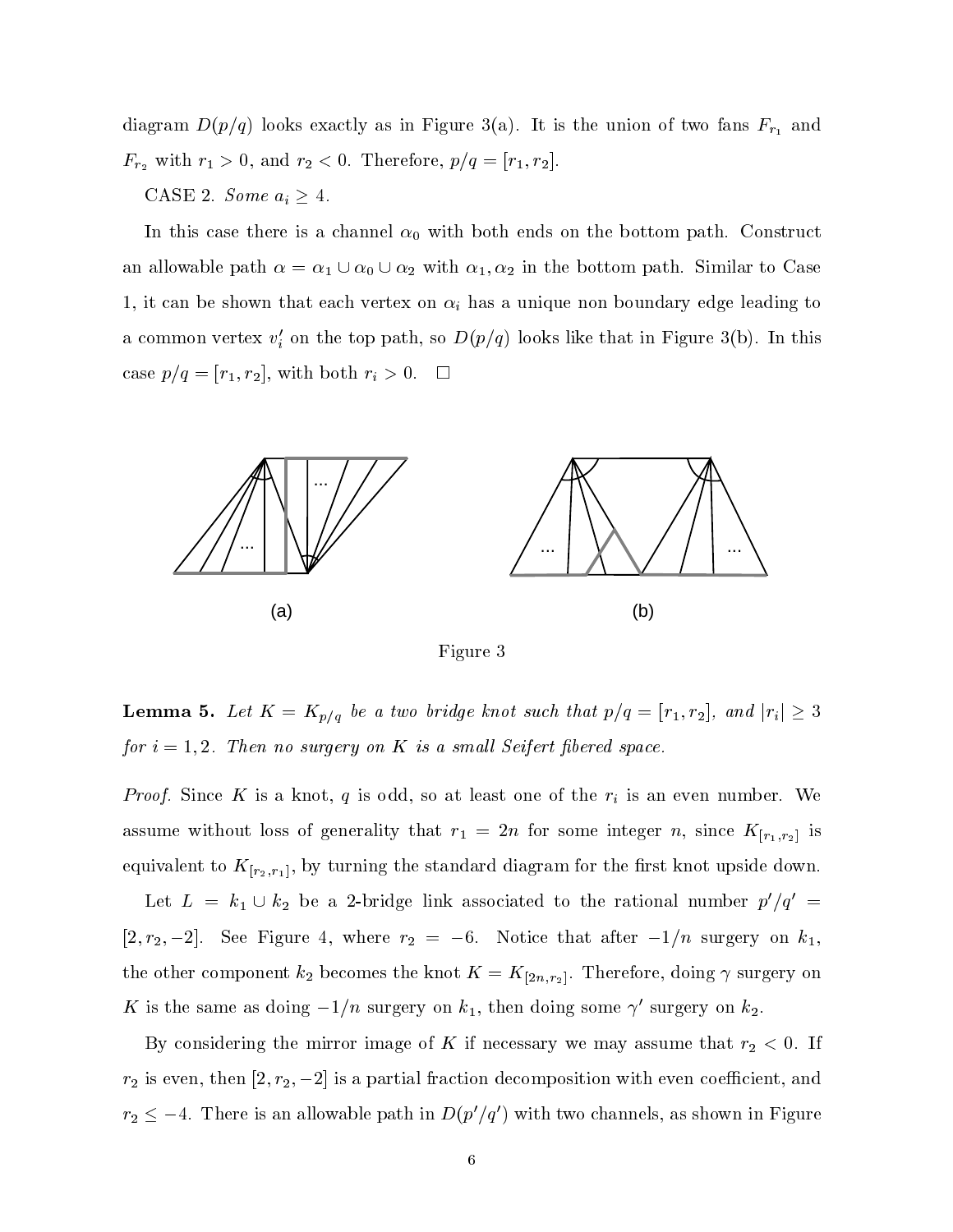5(a), where  $r_2 = -4$ . If  $r_2$  is odd, then  $p'/q' = [2, r_2 + 1, 2]$ , in which case  $D(p'/q')$  also has an allowable path with two channels. See Figure 5(b) for the case  $r_2 = -3$ .



Figure 4



Figure 5

Let  $\mathcal F$  be the essential branched surface in the link exterior associated to the above allowable path in  $D(p'/q')$ , as constructed in [De2]. There is one solid torus component  $V_i$  in  $S^3$  – Int $N(\mathcal{F})$  for each  $k_i$ , containing  $k_i$  as a central curve. From the construction of  $\mathcal F$  one can see that each channel contributes two cusps, one on each  $\partial V_i$ . Actually from  $[De2, Figure 3.5]$  we see that the two cusps are around two points of  $L$  on a level sphere with same orientation. Since each  $k_i$  intersects the sphere at two points with different orientations, those two cusps must be around different components of  $L$ . See [Wu] for more details about surgery on 2-bridge links.

As the allowable path above has two channels, each  $V_i$  has two meridional cusps. Thus  $\mathcal F$  remains an essential branched surface after surgery on L. Moreover, since the surgery on  $k_1$  has coefficient  $-1/n$ , which is non-integral, after surgery  $V_1$  becomes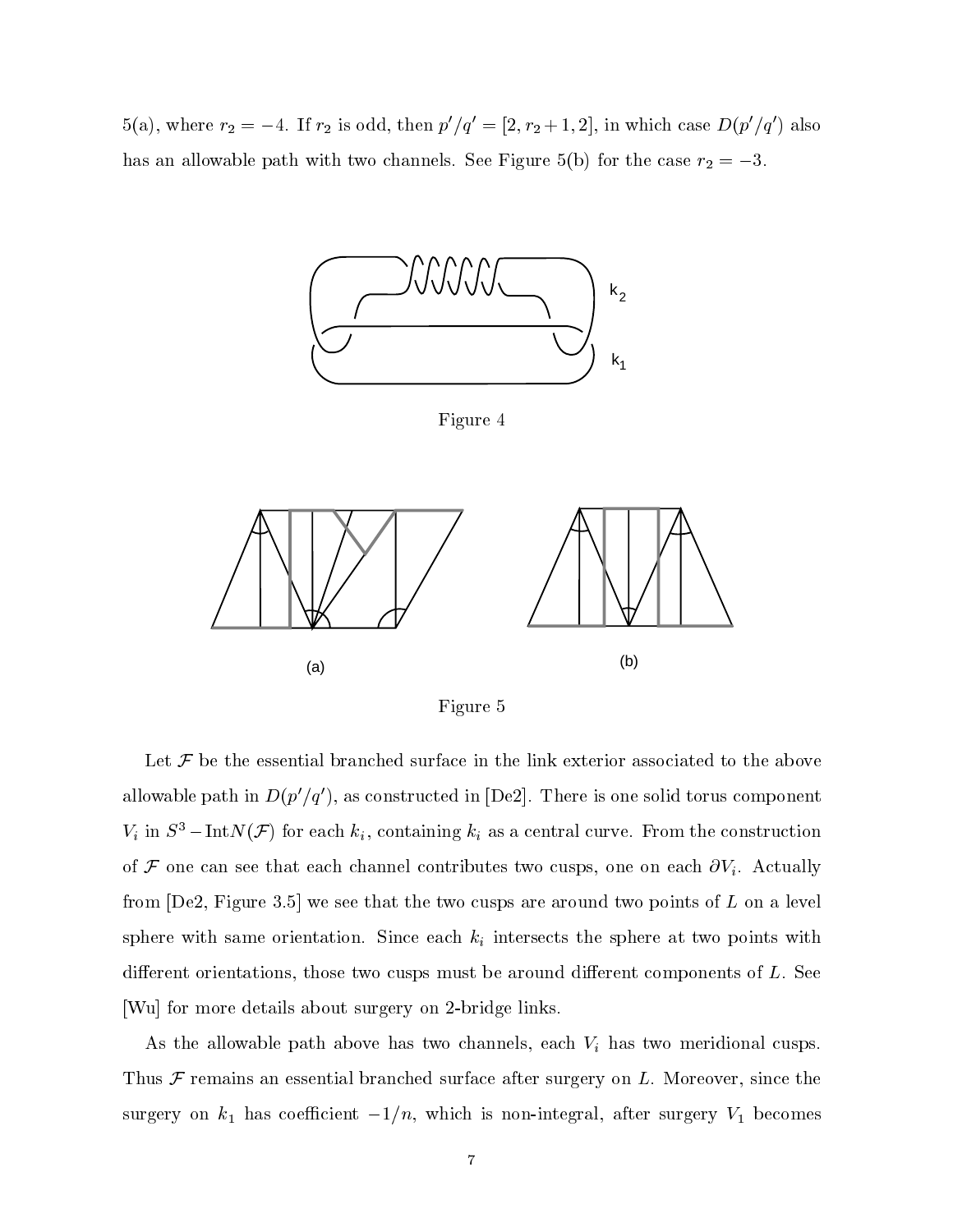a solid torus whose meridional disk intersects the cusps at least four times. By [Br, Corollary, the surgered manifold is not a small Seifert fibered space.  $\Box$ 

**Lemma 6.** Let  $L = k_1 \cup k_2$  be a 2-bridge link associated to the rational number  $p'/q' =$ [2, 2, -2]. Let  $L(\gamma_1, \gamma_2)$  be the manifold obtained by  $\gamma_i$  surgery on  $k_i$ . If  $\gamma_1 = -1/n$  and  $\gamma_2 = -1, -2 \text{ or } -3, \text{ then } L(\gamma_1, \gamma_2) \text{ is a small Seifert fibered space.}$ 

*Proof.* By definition  $L(\infty, \gamma_2)$  is the manifold obtained from  $S^3$  by  $\gamma_2$  surgery on  $k_2$ . After  $-1$  surgery on  $\kappa_2$ , the knot  $\kappa_1$  becomes a trefoil knot in  $L(\infty, -1) = S$  . Since the exterior of a torus knot is a Seifert bered space with orbifold a disk with two cones, it is easy to see that all but one surgeries yield Seifert fibered spaces, each having an orbifold a disk with at most three cones. For this trefoil, the exceptional surgery has coefficient -6, yielding a reducible manifold. Thus  $L(-1/n, -1)$  is a small Seifert fibered space for any  $n$ .

After  $-2$  surgery on  $k_2$ ,  $k_1$  becomes a knot in  $\mathbb{R}P^3 = L(\infty, -2)$ . The link L is drawn in Figure 6(a), where the curve C is a curve on  $\partial N(k_2)$  of slope  $-2$ , so it bounds a disk in  $L(\infty, -2)$ . Thus a band sum of  $k_1$  and C forms a knot  $k'_1$  isotopic to  $k_1$  in  $L(\infty, -2)$ . The link  $L' = k_1' \cup k_2$  is shown in Figure 6(b). Using Kirby Calculus one can show that  $L(-1/n, -2) = L(-2 - 1/n, -2)$ . The exterior of  $\kappa_1$  in S<sup>3</sup> is a Seifert indeped space with orbifold a disk with two cones, in which  $k_2$  is a singular fiber of index 3. Thus after  $-2$  surgery on  $k_2$ , the manifold  $L(\infty, -2) - \text{Int}N(k_1)$  is still Seifert fibered, with orbifold a disk with two cones. The fiber slope on  $\partial N(k_1)$  is 6. It follows that all but the 6 surgery on  $k_1'$  in  $L(\infty, -2)$  yield small Seifert fibered manifolds. In particular,  $L(-1/n, -2) = L'(-2 - 1/n, -2)$  are small Seifert fibered manifolds for all n.

The proof for  $\gamma_2 = -3$  is similar. One can show that the band sum of  $k_1$  and the curve C of slope  $-3$  on  $\partial N(k_2)$  is isotopic to the curve  $k'_1$  shown in Figure 6(c), which is a  $(3,-2)$  torus knot. By the same argument as above one can show that  $L(-1/n, -3) = L(-3 - 1/n, -3)$  are small Seifert fibered manifolds for all  $n. \square$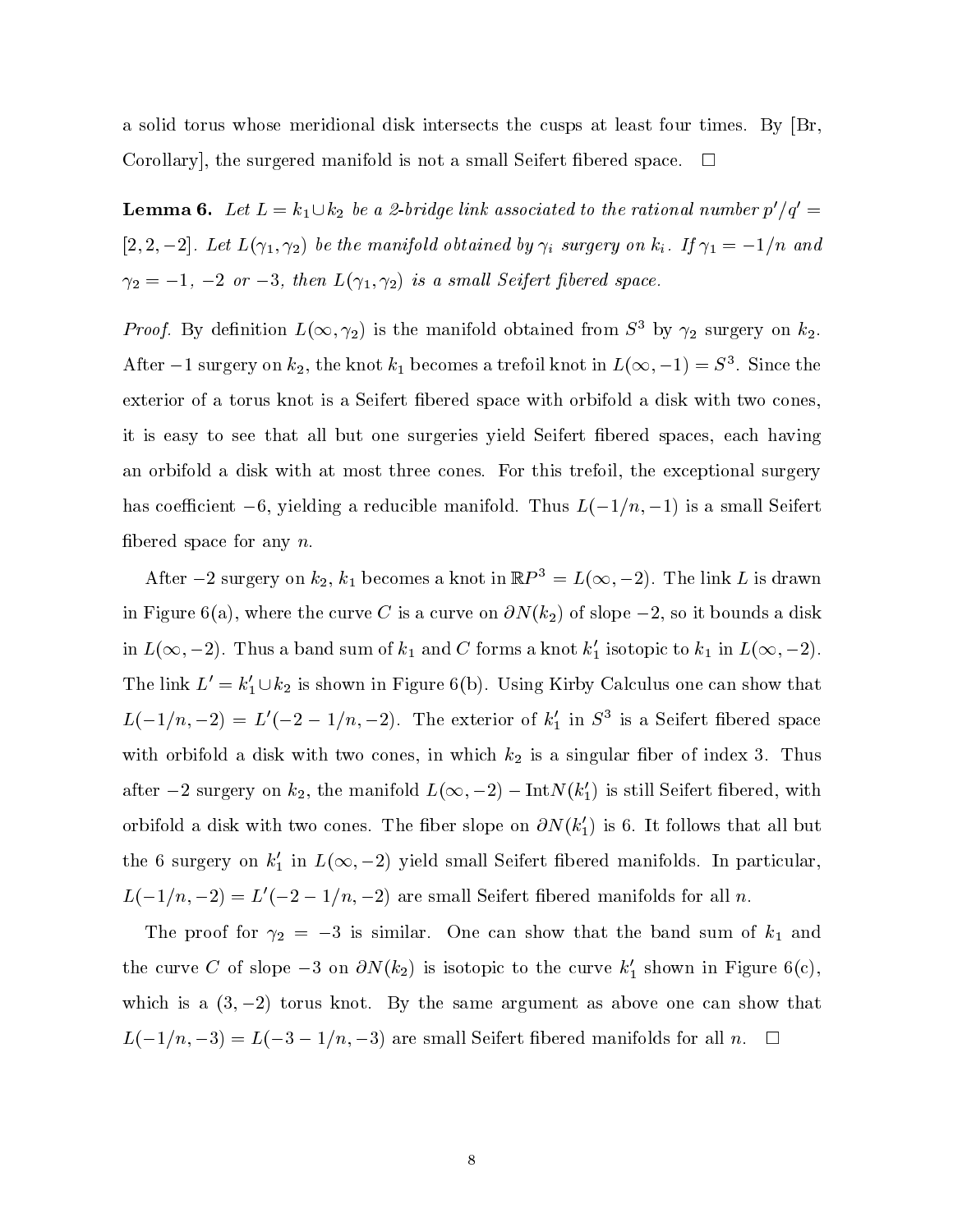

Corollary 7. Let <sup>K</sup> be a non-torus 2-bridge knot.

 $(1)$  K admits a small Seifert fibered surgery if and only if it is a twist knot;

(2) If  $K = K_{p/q}$  is a twist knot with  $p/q = [2n, \pm 2]$ , then  $K(\gamma)$  is a small Seifert fibered space for  $\gamma = \mp 1, \mp 2$  and  $\mp 3$ .

(3)  $K(\gamma)$  is not Seifert fibered unless  $\gamma$  is an integer.

*Proof.* As noticed before, up to taking the mirror image we may assume that  $K = K_{p/q}$ , where  $1 < p < q$ , p is even, and q is odd. Note that if  $p/q = (q - 1)/q$  then K is a  $(2,q)$  torus knot. Hence if K is a non-torus knot admitting some small Seifert fibered surgery, then by Lemma 3 and Lemma 4 we must have  $p/q = [b_1, b_2]$  for some integers  $b_1, b_2$ . Note that  $b_i \neq \pm 1$ , otherwise K is a torus knot. Therefore by Lemma 5 one of the  $b_i$  must be  $\pm 2$ . In other words, K is a twist knot.

Consider the case  $p/q = [b, 2]$ . The proof for  $p/q = [b, -2]$  is similar. Since  $[b, 2] =$  $[b - 1, -2]$ , we may further assume that  $b = 2n$  is even. Let  $L = k_1 \cup k_2$  be a 2-bridge link associated to the rational number  $p'/q' = [2, 2, -2]$ . Notice that after  $-1/n$  surgery on  $k_1$ , the knot  $k_2$  becomes the knot  $K = K_{[b,2]}$  in  $S^3 = L(-1/n, \infty)$ . Therefore by Lemma 6,  $K(\gamma) = L(-1/n, \gamma)$  are small Seifert fibered spaces for  $\gamma = -1, -2$  and  $-3$ .

Part (3) follows from [Br].  $\Box$ 

**Lemma 8.** Let K be a non-torus 2-bridge knot. Suppose  $K(\gamma)$  is toroidal. Then (1)  $K = K_{[b_1,b_2]}$  for some  $b_1, b_2$ .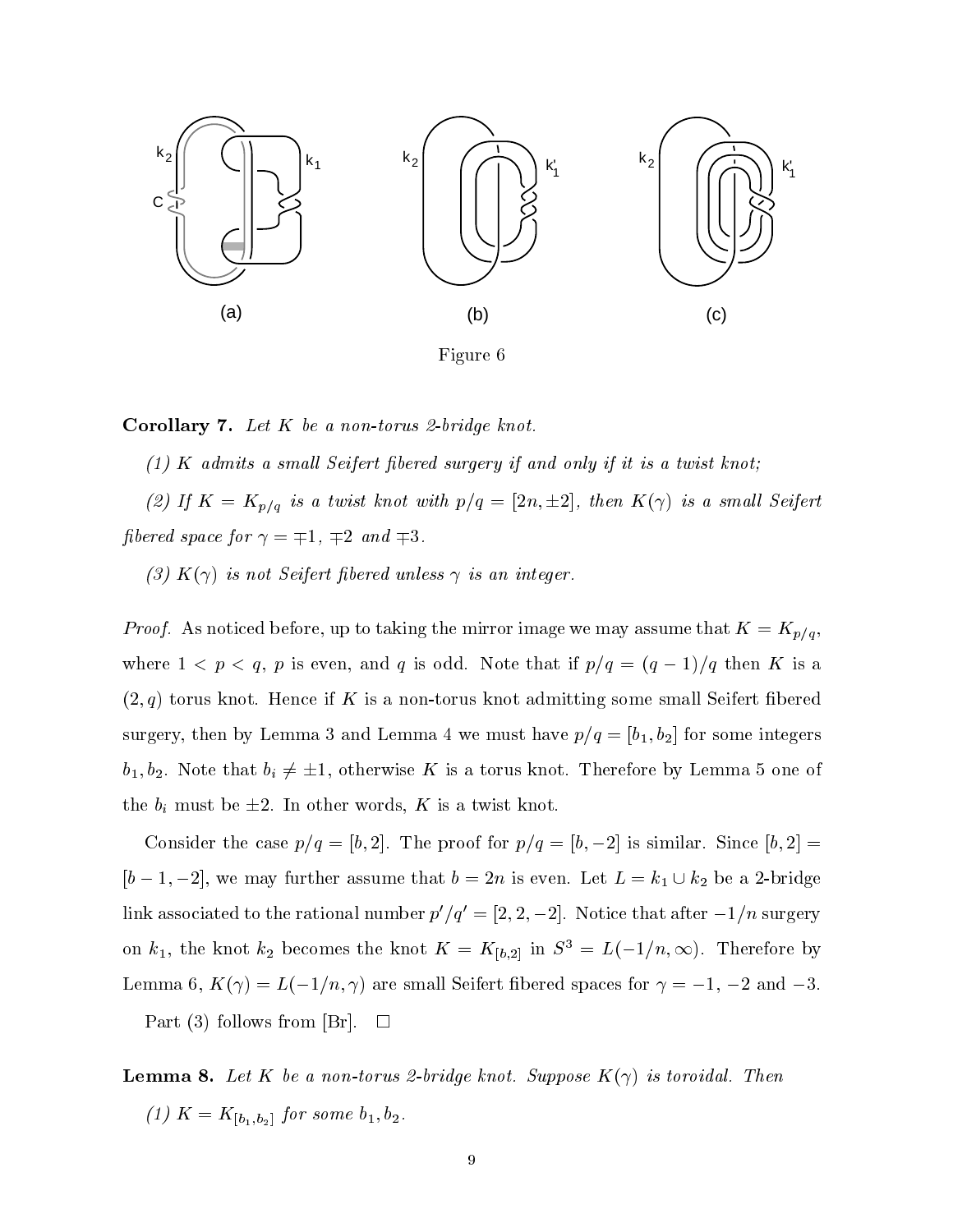(2) If  $|b_i| > 2$  for  $i = 1, 2$ , there is exactly one such  $\gamma$ . When both  $b_i$  are even,  $\gamma = 0$ . When  $b_1$  is odd and  $b_2$  is even,  $\gamma = 2b_2$ .

(3) If  $K = K_{[2n,2]}$  and  $|n| > 1$ ,  $K(\gamma)$  is toroidal if and only if  $\gamma = 0$  or  $-4$ . For K = K[2n;2], = 0 or 4.

(4) If  $K = K_{[2,-2]}$ ,  $\gamma = 0, 4,$  or  $-4$ .

*Proof.* We refer the reader to [HT] for notations. If  $K(\gamma)$  is toroidal, there is an essential punctured torus T in the knot exterior. By Theorem 1 of  $[HT]$ , T is carried by some  $\Sigma[b_1,\ldots,b_k]$ , where  $[b_1,\ldots,b_k]$  is an expansion of  $p/q$ . By the proof of Theorem 2 of [HT], we have  $0 = 2 - 2g = n(2 - k)$ . Therefore  $k = 2$ . This proves (1). The rest follows by determining all the possible expansions of type  $[b_1, b_2]$  for  $p/q$ . The boundary slopes of the surfaces can be calculated using Proposition 2 of [HT]. By the proof of  $[Pr, Corollary 2.1],$  an incompressible punctured torus T in the exterior of a 2-bridge knot will become an essential torus after surgery along the slope of  $\partial T$ .

**Lemma 9.** If K is a nontorus 2-bridge knot, then  $K(\gamma)$  has a geometric decomposition, *i.e.* it is either toroidal, or Seifert fibered, or hyperbolic.

*Proof.* A  $p/q$  2-bridge knot can be obtained by taking two arcs of slope  $p/q$  on the "pillowcase", then joining the ends with two trivial arcs. From this picture it is easy to see that  $\kappa$  is a strongly invertible knot, i.e, there is an involution  $\varphi$  of  $S^*$  such that  $\varphi(K) = K$ , and the fixed point set of  $\varphi$  is a circle S intersecting K at two points.  $\varphi$ restricts to an involution of  $E(K) = S^3 - \text{Int}N(K)$ , which can be extended to an involution  $\hat{\varphi}$  of the surgered manifold.  $\hat{\varphi}$  has nonempty fixed point. Since  $K(\gamma)$  is irreducible [HT], the result follows from Thurston's orbifold geometrization theorem [Th3], which says that if an irreducible, closed 3-manifold admits an orientable preserving periodic map with nonempty fixed point set, then  $M$  has a geometric decomposition. See the thesis of Q. Zhou [Zh] for a proof.  $\square$ 

*Proof of Theorem 1.* Part (5) is well known: If K is a  $(p, q)$  torus knot, then  $E(K)$  is a Seifert bered space, so all but one Dehn lling are Seifert bered. The exceptional one is the one with slope  $pq$ , producing a connected sum of two lens spaces. See [Mo].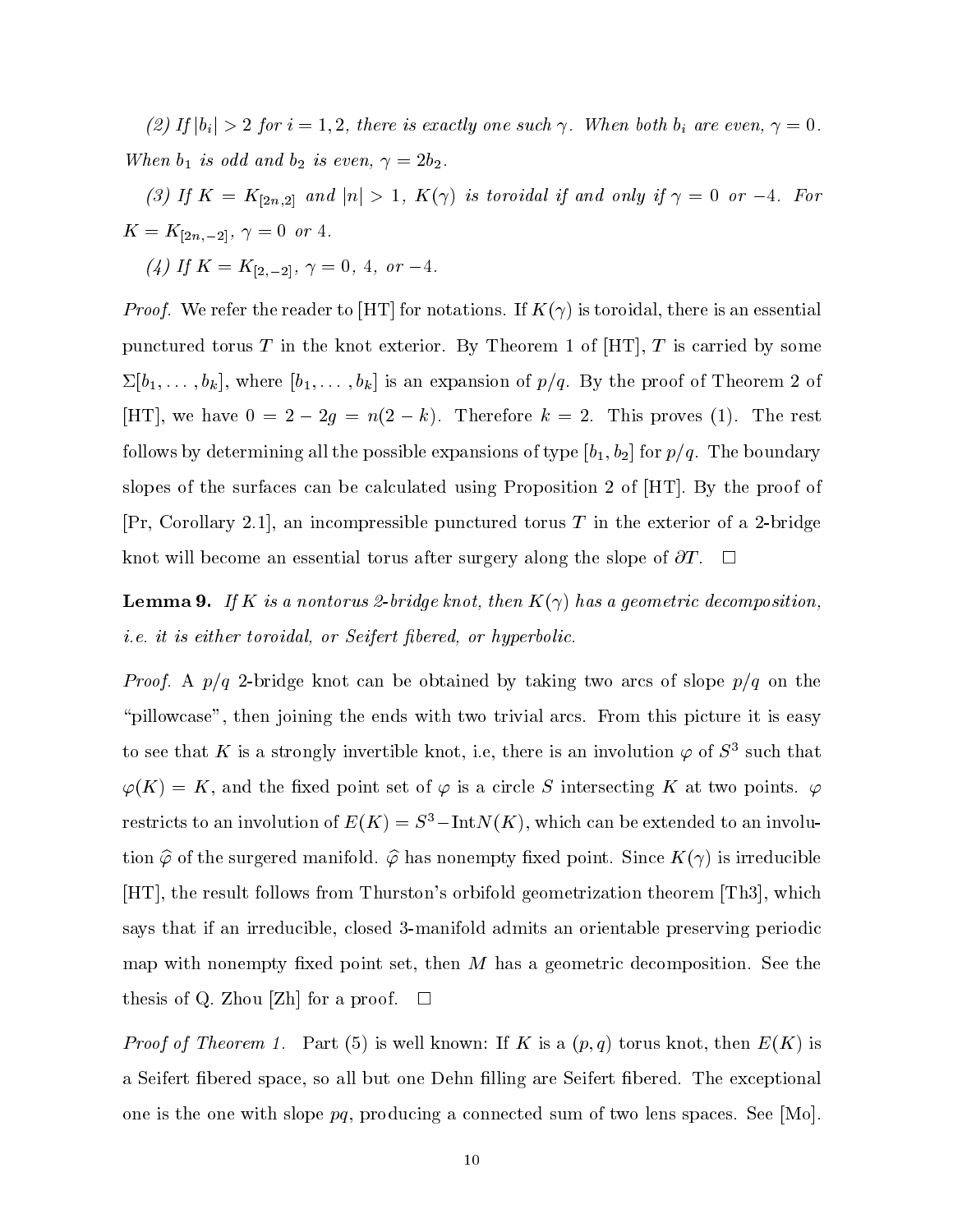Part (4) is also well known: If K is the Figure 8 knot, by  $|{\rm Th1}| K(\gamma)$  is hyperbolic unless  $\gamma$  is an integer between -4 and 4. Since  $K = K_{[2,-2]} = K_{[-2,2]}$ , by Corollary 7 and Lemma 8  $K(\gamma)$  is toroidal for  $\gamma = 0, -4, 4$ , and is Seifert fibered for = 3; 2;1; 1; 2; 3.

If K is not a torus knot or twist knot, then by Corollary 7 and Lemma 8,  $K(\gamma)$  is not Seifert fibered, and it is toroidal if and only if K and  $\gamma$  are as described in (2). So (1) and (2) follows from Lemma 9.

It remains to prove (3). Consider the knot  $K = K_{[2n,2]}$ . Using Corollary 7, Lemmas 8 and 9, we need only show that  $K(\gamma)$  is hyperbolic if  $\gamma$  is an integer not between 0 and -4. Since  $K = K_{[2n,2]}$  is a hyperbolic knot [HT], and since  $K(0)$  in non hyperbolic, the  $2\pi$ -theorem of Gromov-Thurston (see [BH]) and Lemma 9 imply that  $K(\gamma)$  is hyperbolic unless  $\Delta(0, \gamma) = |\gamma| < 23$ .

Let  $L = k_1 \cup k_2$  be the 2-bridge link associated to the rational number  $p/q = [2, 2, -2]$ . We use  $L(-, \gamma_2)$  to denote the manifold obtained by removing  $k_1$  and performing  $\gamma_2$ surgery on  $k_2$ . As in the proof of Lemma 6, we have  $K_{[2n,2]}(\gamma) = L(-1/n, \gamma)$ .

Neumann and Reid [NR] proved that  $L(-, \gamma)$  is hyperbolic unless  $\gamma$  is an integer between 0 and  $-4$ . Since  $L(\infty, \gamma)$  is a lens space, hence non hyperbolic, the  $2\pi$ -theorem and Lemma 9 imply that if  $\gamma$  is not between 0 and  $-4$ , then  $L(-1/n, \gamma)$  is hyperbolic unless  $\Delta(\infty, -1/n) = |n| < 23$ . Combining this with the above result, we see that  $K_{[2n,2]}(\gamma)$  is hyperbolic unless  $|n| < 23$  and  $|\gamma| < 23$ , so there are only finitely many surgeries left to check. Finally, we use Jeff Weeks'  $SnapPea$  program [We] to check this finite set of surgeries. It has been verified that if  $|n| > 1$  then  $K_{[2n,2]}(\gamma)$  is hyperbolic unless  $\gamma = 0, -1, -2, -3, -4.$ 

The knot  $K = K_{[2n,-2]}$  is the mirror image of  $K_{[-2n,2]}$ , so  $K_{[2n,-2]}(\gamma)$  is homeomorphic to  $K_{[-2n,2]}(\gamma)$ . Therefore, if  $|n| > 1$  then  $K(\gamma)$  is hyperbolic unless  $\gamma =$  $0, 1, 2, 3, 4. \square$ 

Acknowledgment. We are grateful to Alan Reid for some very useful comments to an earlier version of this paper.